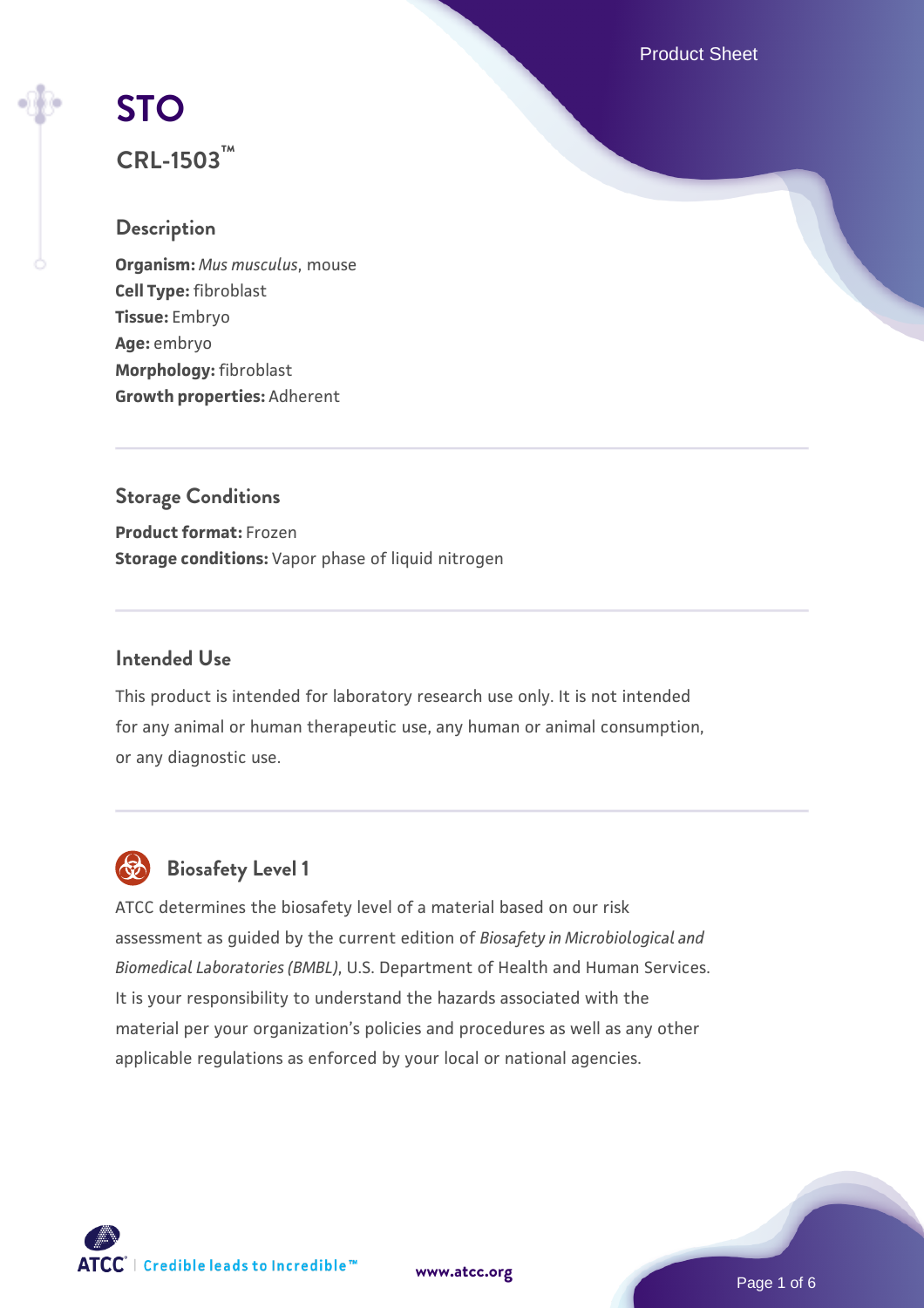ATCC highly recommends that appropriate personal protective equipment is always used when handling vials. For cultures that require storage in liquid nitrogen, it is important to note that some vials may leak when submersed in liquid nitrogen and will slowly fill with liquid nitrogen. Upon thawing, the conversion of the liquid nitrogen back to its gas phase may result in the vial exploding or blowing off its cap with dangerous force creating flying debris. Unless necessary, ATCC recommends that these cultures be stored in the vapor phase of liquid nitrogen rather than submersed in liquid nitrogen.

# **Certificate of Analysis**

For batch-specific test results, refer to the applicable certificate of analysis that can be found at www.atcc.org.

# **Growth Conditions**

**Temperature:** 37°C

# **Handling Procedures**

#### **Unpacking and storage instructions:**

- 1. Check all containers for leakage or breakage.
- 2. Remove the frozen cells from the dry ice packaging and immediately place the cells at a temperature below -130°C, preferably in liquid nitrogen vapor, until ready for use.

**Complete medium:** The base medium for this cell line is ATCC-formulated Dulbecco's Modified Eagle's Medium, Catalog No. 30-2002. To make the complete growth medium, add the following components to the base medium: fetal bovine serum to a final concentration of 10%.

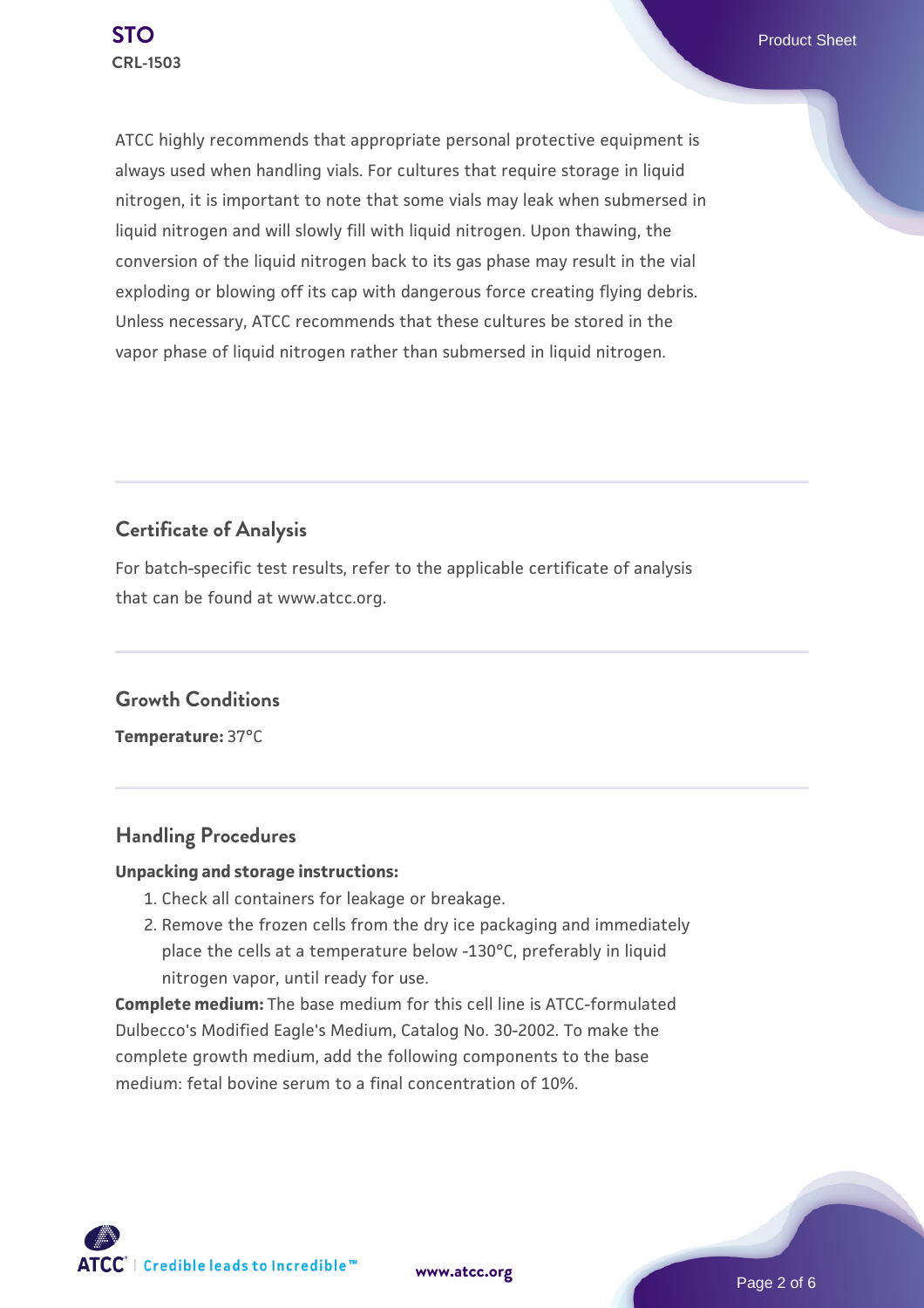#### **Handling Procedure:**

To insure the highest level of viability, thaw the vial and initiate the culture as soon as possible upon receipt. If upon arrival, continued storage of the frozen culture is necessary, it should be stored in liquid nitrogen vapor phase and not at -70°C. Storage at -70°C will result in loss of viability.

- 1. Thaw the vial by gentle agitation in a **37°C** water bath. To reduce the possibility of contamination, keep the O-ring and cap out of the water. Thawing should be rapid (approximately 2 minutes)
- 2. Remove the vial from the water bath as soon as the contents are thawed, and decontaminate by dipping in or spraying with 70% ethanol. All of the operations from this point on should be carried out under strict aseptic conditions.
- 3. Transfer the vial contents to a 75 cm<sup>2</sup> tissue culture flask and dilute with the recommended complete culture medium (see the specific batch information for the recommended dilution ratio). It is important to avoid excessive alkalinity of the medium during recovery of the cells. It is suggested that, prior to the addition of the vial contents, the culture vessel containing the growth medium be placed into the incubator for at least 15 minutes to allow the medium to reach its normal pH (7.0 to 7.6).
- 4. Incubate the culture at **37°C** in a suitable incubator. A 5% CO<sub>2</sub> in air atmosphere is recommended if using the medium described on this product sheet.
- 5. If it is desired that the cryoprotective agent be removed immediately, or that a more concentrated cell suspension be obtained, centrifuge the cell suspension at approximately 125 x g for 5 to 10 minutes. Discard the supernatant and resuspend the cells with fresh growth medium at the dilution ratio recommended in the specific batch information.

#### **Subculturing procedure:**

Volumes are given for a 75 cm2 flask. Increase or decrease the amount of dissociation medium needed proportionally for culture vessels of other sizes.

- 1. Remove and discard culture medium.
- 2. Briefly rinse the cell layer with 0.25% (w/v) Trypsin- 0.53 mM EDTA solution to remove all traces of serum that contains trypsin inhibitor.
- 3. Add 2.0 to 3.0 mL of Trypsin-EDTA solution to flask and observe cells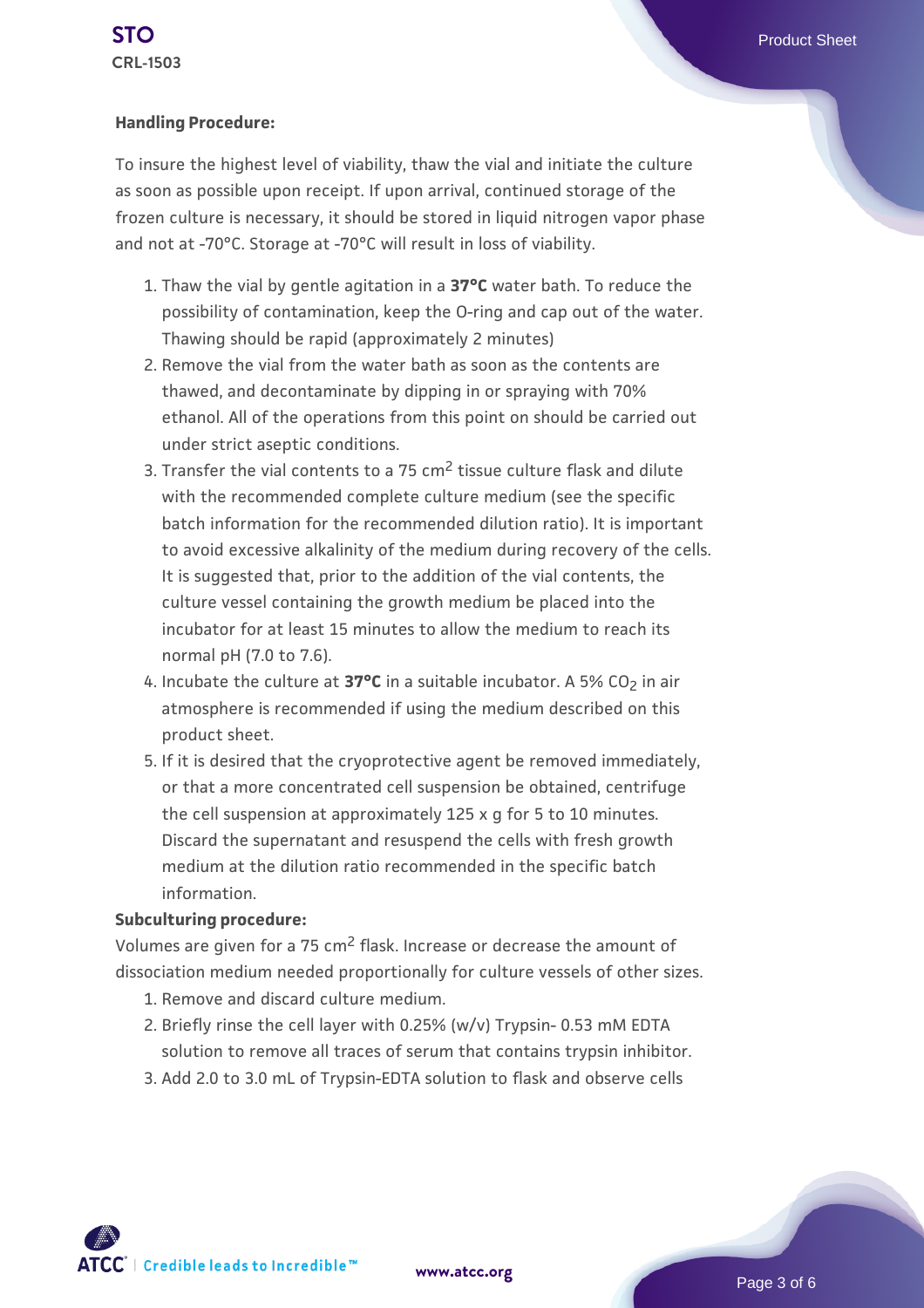

under an inverted microscope until cell layer is dispersed (usually within 5 to 15 minutes).

Note: To avoid clumping do not agitate the cells by hitting or shaking the flask while waiting for the cells to detach. Cells that are difficult to detach may be placed at 37°C to facilitate dispersal.

- Add 6.0 to 8.0 mL of complete growth medium and aspirate cells by 4. gently pipetting.
- 5. Add appropriate aliquots of the cell suspension to new culture vessels.
- 6. Incubate cultures at 37°C.

**Subcultivation Ratio:** A subcultivation ratio of 1:3 to 1:10 is recommended **Medium Renewal:** 2 to 3 times per week

**Reagents for cryopreservation:** Complete growth medium supplemented with 5% (v/v) DMSO (ATCC 4-X)

# **Material Citation**

If use of this material results in a scientific publication, please cite the material in the following manner: STO (ATCC CRL-1503)

## **References**

References and other information relating to this material are available at www.atcc.org.

# **Warranty**

The product is provided 'AS IS' and the viability of ATCC<sup>®</sup> products is warranted for 30 days from the date of shipment, provided that the customer has stored and handled the product according to the information included on the product information sheet, website, and Certificate of Analysis. For living cultures, ATCC lists the media formulation and reagents that have been found to be effective for the product. While other

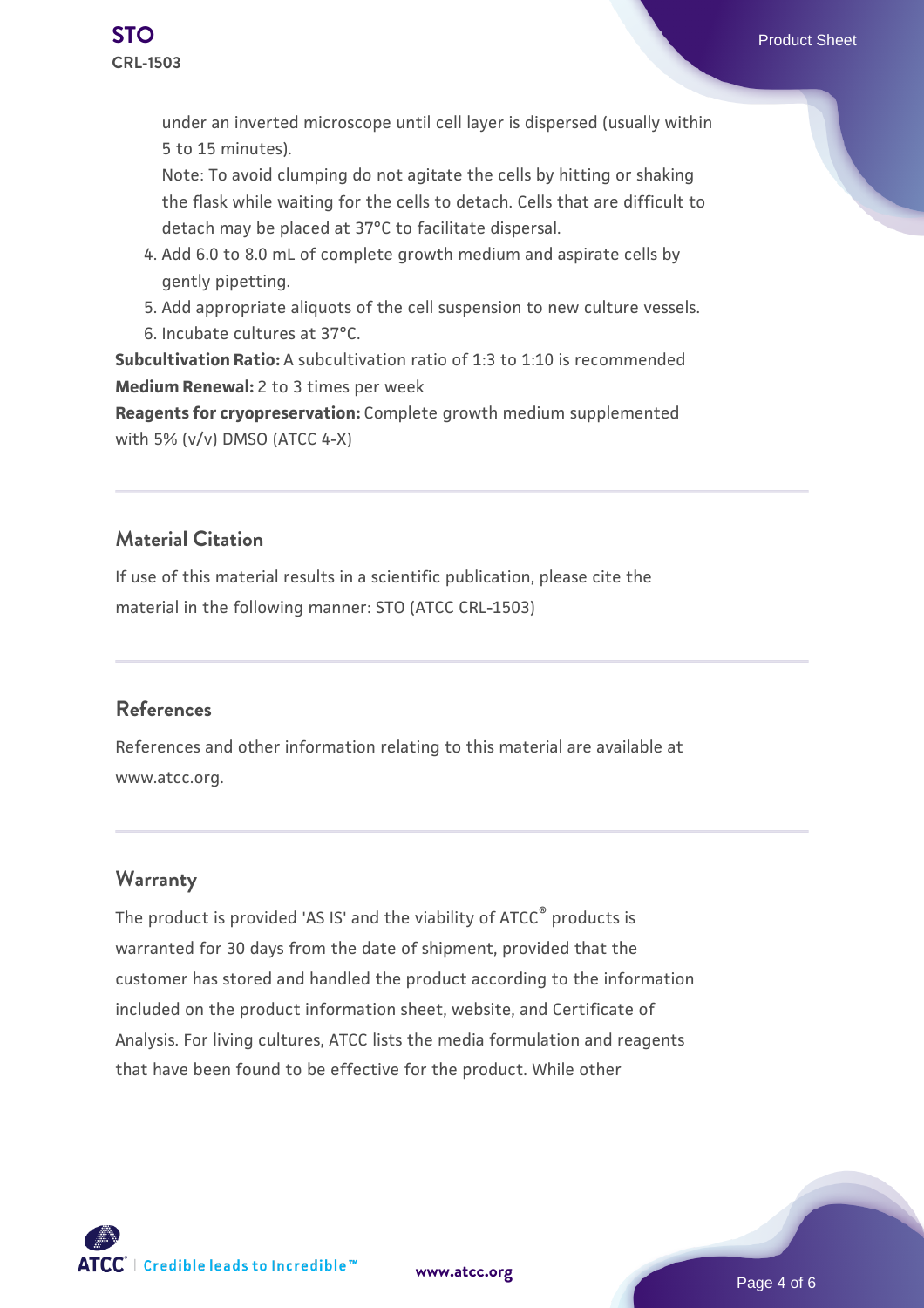unspecified media and reagents may also produce satisfactory results, a change in the ATCC and/or depositor-recommended protocols may affect the recovery, growth, and/or function of the product. If an alternative medium formulation or reagent is used, the ATCC warranty for viability is no longer valid. Except as expressly set forth herein, no other warranties of any kind are provided, express or implied, including, but not limited to, any implied warranties of merchantability, fitness for a particular purpose, manufacture according to cGMP standards, typicality, safety, accuracy, and/or noninfringement.

## **Disclaimers**

This product is intended for laboratory research use only. It is not intended for any animal or human therapeutic use, any human or animal consumption, or any diagnostic use. Any proposed commercial use is prohibited without a license from ATCC.

While ATCC uses reasonable efforts to include accurate and up-to-date information on this product sheet, ATCC makes no warranties or representations as to its accuracy. Citations from scientific literature and patents are provided for informational purposes only. ATCC does not warrant that such information has been confirmed to be accurate or complete and the customer bears the sole responsibility of confirming the accuracy and completeness of any such information.

This product is sent on the condition that the customer is responsible for and assumes all risk and responsibility in connection with the receipt, handling, storage, disposal, and use of the ATCC product including without limitation taking all appropriate safety and handling precautions to minimize health or environmental risk. As a condition of receiving the material, the customer agrees that any activity undertaken with the ATCC product and any progeny or modifications will be conducted in compliance with all applicable laws, regulations, and guidelines. This product is provided 'AS IS' with no representations or warranties whatsoever except as expressly set forth herein and in no event shall ATCC, its parents, subsidiaries, directors, officers,